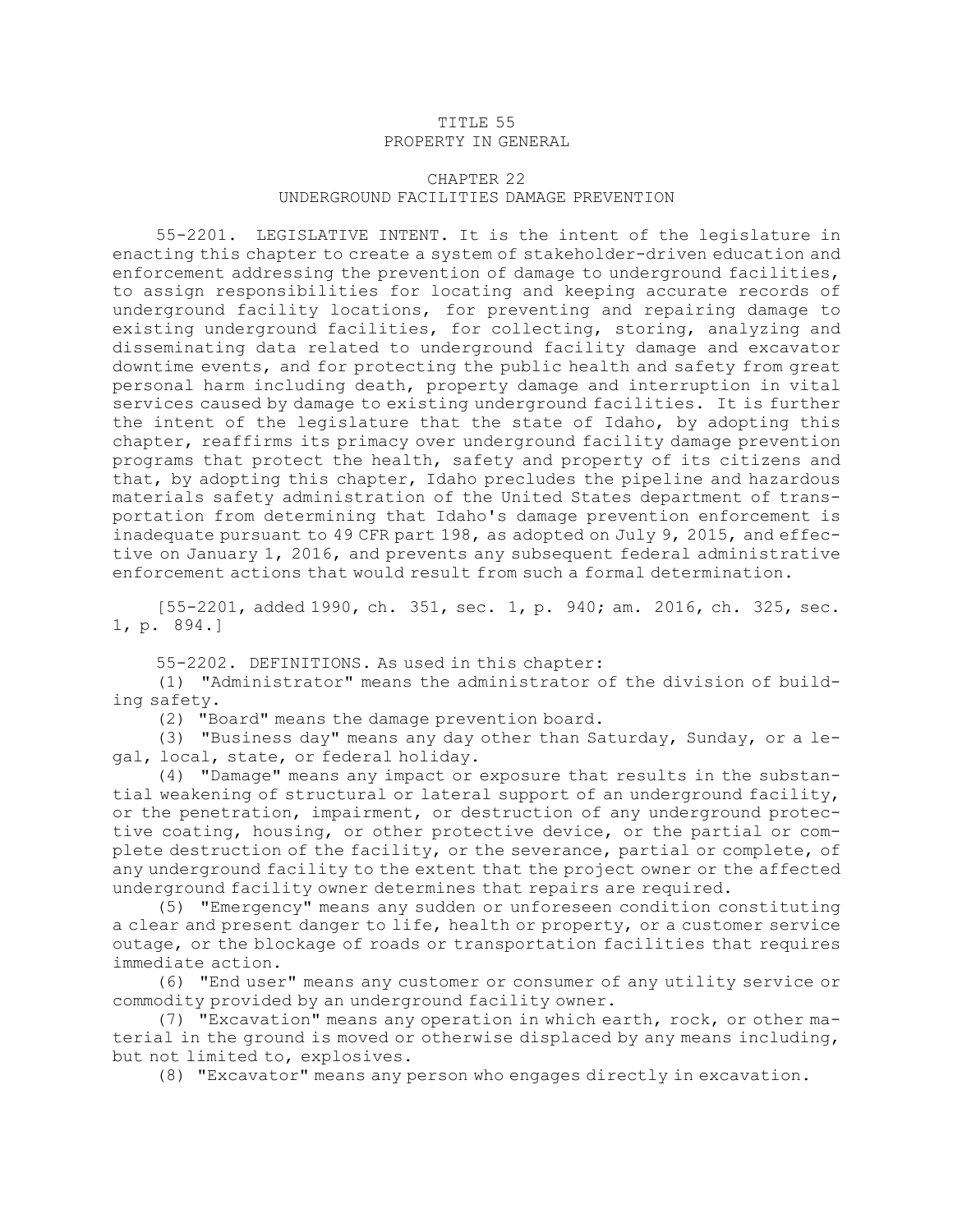(9) "Excavator downtime" means lost time for an excavation project due to failure of one (1) or more stakeholders to comply with applicable damage prevention regulations.

(10) "Hand digging" means any excavation involving nonmechanized tools or equipment that when used properly will not damage underground facilities. Hand digging includes, but is not limited to, hand shovel digging, manual posthole digging, vacuum excavation, and soft digging.

(11) "Identified but unlocatable underground facility" means an underground facility that has been identified but cannot be located with reasonable accuracy.

(12) "Identified facility" means any underground facility that is indicated in the project plans as being located within the area of proposed excavation.

(13) "Locatable underground facility" means an underground facility that can be field-marked with reasonable accuracy.

(14) "Locator" means <sup>a</sup> person who identifies and marks the location of an underground facility owned or operated by an underground facility owner.

(15) "Marking" means the use of stakes, paint, or other clearly identifiable materials to show the field location of underground facilities, in accordance with the current color code standard of the American public works association. Markings shall include identification letters indicating the specific type of the underground facility.

(16) "One-number notification service" means <sup>a</sup> service through which <sup>a</sup> person can notify owners of underground facilities and request field-marking of their underground facilities.

(17) "Person" means an individual, partnership, association, corporation, <sup>a</sup> state, <sup>a</sup> city, <sup>a</sup> county, or any subdivision or instrumentality of <sup>a</sup> state, and its employees, agents, or legal representatives.

(18) "Public right-of-way" means the area on, below, or above <sup>a</sup> public roadway, highway, street, lane, path, sidewalk, alley, or other right-ofway dedicated for compatible uses.

(19) "Reasonable accuracy" or "reasonably accurate" means location within twenty-four (24) inches horizontally of the outside dimensions of each side of an underground facility.

(20) "Rural underground facility owner" means an underground facility owner that is <sup>a</sup> public utility or <sup>a</sup> member-owned cooperative that serves fewer than five thousand (5,000) total customers in <sup>a</sup> county or counties with populations that do not exceed fifty thousand (50,000) people.

(21) "Service lateral" means any underground facility located in <sup>a</sup> public right-of-way or underground facility easement that is used to convey water (unless being delivered primarily for irrigation), stormwater, or sewage and connects an end user's building or property to an underground facility owner's main utility line.

(22) "Soft digging" means any excavation using tools or equipment that utilize air or water pressure as the direct means to break up soil or earth for removal by vacuum excavation.

(23) "Stakeholder" means any party with an interest in protecting underground facilities including, but not limited to, persons, property owners, underground facility owners, excavators, contractors, cities, counties, highway districts, railroads, public entities that deliver irrigation water and those engaged in agriculture.

(24) "Underground facility" means any item buried or placed below ground for use in connection with the storage or conveyance of water (unless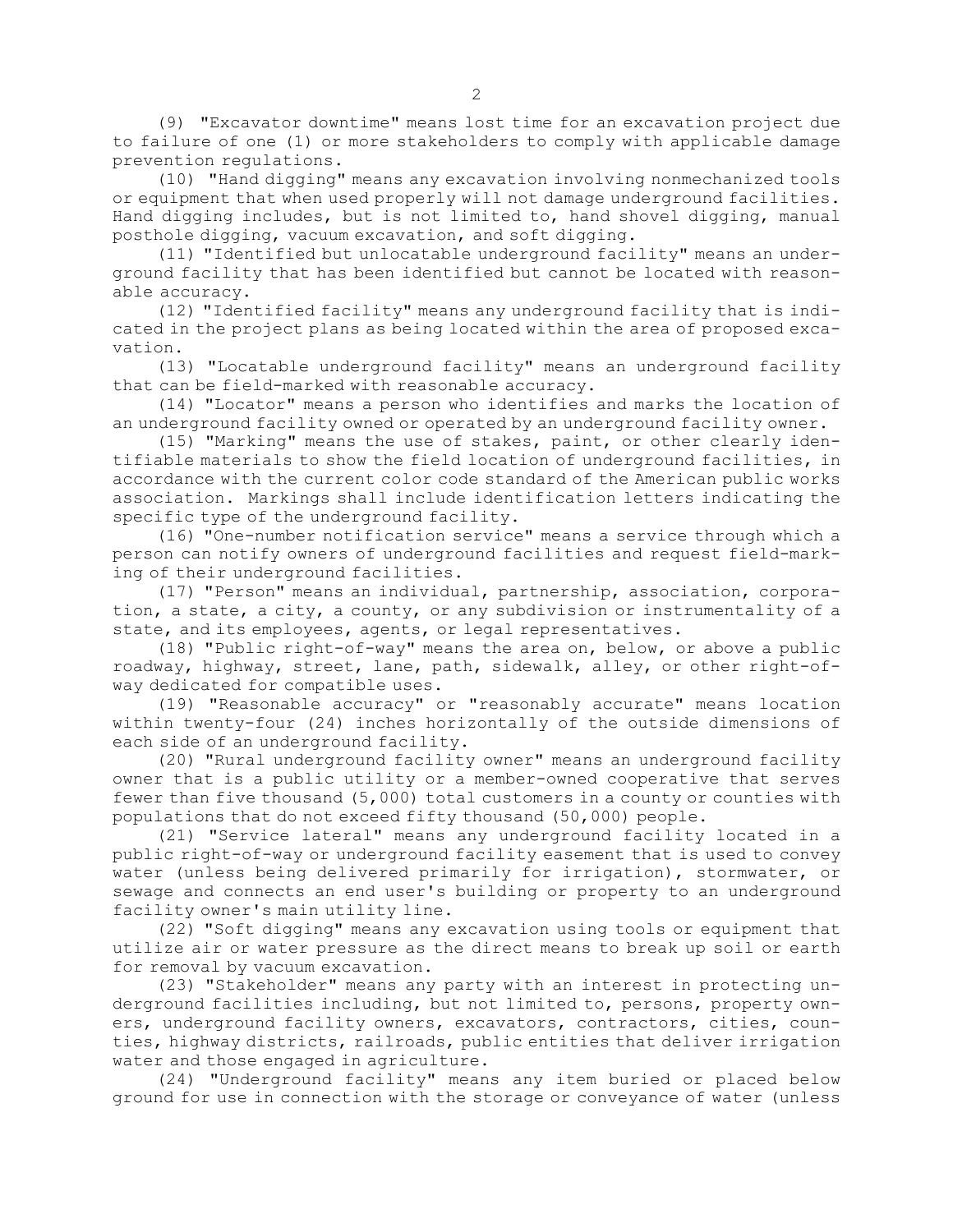being delivered primarily for irrigation), stormwater, sewage, electronic, telephonic or telegraphic communications, cable television, electric energy, petroleum products, gas, gaseous vapors, hazardous liquids, or other substances and including, but not limited to, pipes, sewers, conduits, cables, valves, lines, wires, manholes, attachments, and those parts of poles or anchors belowground.

(25) "Underground facility easement" means <sup>a</sup> nonpossessory right to operate, control, bury, install, maintain, or access an underground facility.

(26) "Underground facility owner" means any person who owns or operates an underground facility or who provides any utility service or commodity to an end user via an underground facility.

[55-2202, added 1990, ch. 351, sec. 1, p. 940; am. 1991, ch. 170, sec. 1, p. 409; am. 2016, ch. 325, sec. 2, p. 895; am. 2019, ch. 182, sec. 1, p. 587; am. 2019, ch. 256, sec. 1, p. 764; am. 2020, ch. 82, sec. 35, p. 205.]

55-2203. DAMAGE PREVENTION BOARD. (1) The Idaho damage prevention board is hereby created and made <sup>a</sup> part of the division of occupational and professional licenses. The principal purpose of the board is to reduce damages to underground facilities and to promote safe excavation practices through education directed toward excavators, underground facility owners and the public at large. The board also shall review complaints of alleged violations of this chapter. It shall be the responsibility and duty of the administrator to administer this chapter, and the administrator shall exercise such powers and duties as are reasonably necessary to enforce the provisions of this chapter.

(2) The board shall consist of eleven (11) members, each of whom shall be appointed by and serve at the pleasure of the governor. All members of the board shall be qualified by experience, knowledge and integrity in formulating rules, reviewing complaints referred to it, assessing penalties, and properly performing the functions of the board. Of the eleven (11) members, one (1) each shall represent the interests of the following designated groups and be:

- (a) <sup>A</sup> city official or <sup>a</sup> county official;
- (b) An employee or elected official of <sup>a</sup> highway district;
- (c) An employee of the Idaho public utilities commission;

(d) An employee or officer of <sup>a</sup> one-number notification service entity or <sup>a</sup> member of the Idaho utility coordinating council or similar cooperative statewide nonprofit organization created to coordinate the protection of underground facilities in specific geographic portions of the state;

- (e) An employee or officer of an underground facility owner;
- (f) An employee or officer of an underground pipeline facility owner;
- (g) An employee or officer of <sup>a</sup> rural underground facility owner;
- (h) An employee or officer of a contractor;
- (i) An employee or officer of <sup>a</sup> building contractor;
- (j) An employee or officer of an excavator; and

(k) An employee or owner of an agricultural enterprise, <sup>a</sup> representative of the agriculture industry, or an employee or an official of <sup>a</sup> public entity that delivers water for irrigation.

(3) Each member of the board shall serve <sup>a</sup> term of four (4) years, and such terms shall be staggered. The initial board shall have three (3) members whose terms expire July 1, 2018; four (4) members whose terms expire July 1, 2019; and four (4) members whose terms expire July 1, 2020. There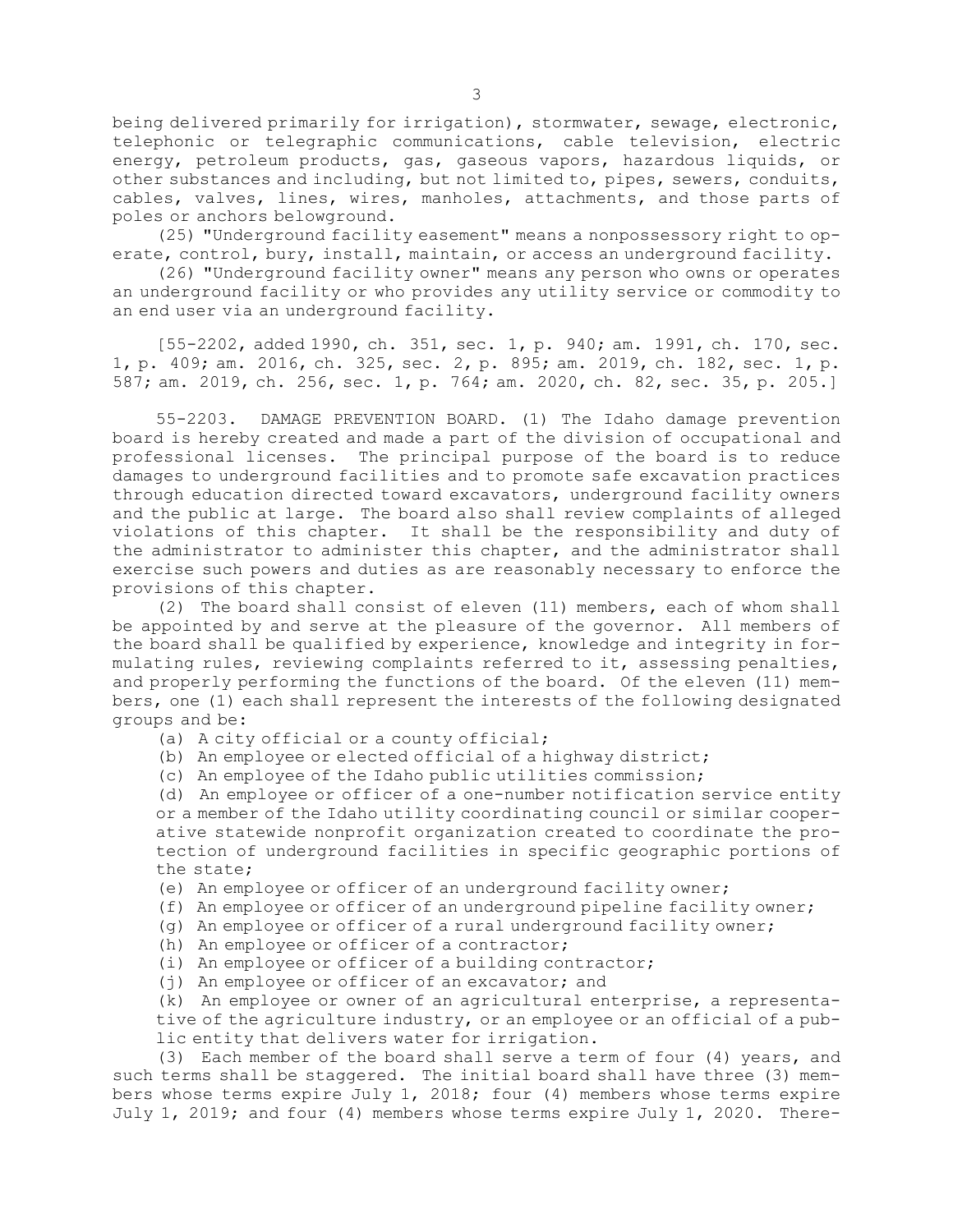after, each board member shall be appointed for <sup>a</sup> term of four (4) years. No member of the board may be appointed to more than two (2) consecutive terms. <sup>A</sup> member may continue to serve until <sup>a</sup> successor is appointed. <sup>A</sup> successor must represent the same designated group that his predecessor was appointed to represent.

(4) The board shall meet within thirty (30) days after the appointment of all its members and thereafter at such other times as may be expedient and necessary for the proper performance of its duties, but the board shall hold at least two (2) regular meetings per year. At the board's first meeting, the members shall elect one (1) of their number to be chairman and one (1) to serve as the vice chairman. The chairman may serve in such capacity for <sup>a</sup> one (1) year term and may not serve in such capacity for more than two (2) consecutive terms. <sup>A</sup> majority of the board shall constitute <sup>a</sup> quorum for the transaction of business. The administrator shall serve as the secretary to the damage prevention board.

(5) Each member of the board shall be compensated as provided by section [59-509](/statutesrules/idstat/Title59/T59CH5/SECT59-509)(n), Idaho Code.

(6) Each member of the board who is <sup>a</sup> contractor shall be registered in accordance with [chapter](/statutesrules/idstat/Title54/T54CH52) 52, title 54, Idaho Code, and shall be in good standing.

(7) The activities of the board shall be funded by <sup>a</sup> fee established by the board and promulgated in rule. Such fee shall be adopted by the board by no less than eight (8) affirmative votes at <sup>a</sup> meeting duly called for such purpose at which <sup>a</sup> quorum is present and shall be imposed uniformly upon all of the underground facility owners required by the provisions of this chapter to participate in and cooperate with the one-number notification service. The fee shall be assessed upon an underground facility owner each time such owner receives notice from <sup>a</sup> one-number notification service as required by section [55-2205](/statutesrules/idstat/Title55/T55CH22/SECT55-2205), Idaho Code. The fee is established to defray the expenses of the board and the division in supervising, regulating and administering the provisions of this chapter, and the provision of services hereunder. The fee assessed upon an underground facility owner shall be collected by <sup>a</sup> one-number notification service and payable to the board in accordance with <sup>a</sup> schedule and in <sup>a</sup> manner established by the board in rule. All fees collected by the board shall be deposited with the state treasurer to be credited to the occupational licenses fund.

(8) The board shall cause educational materials regarding safe digging practices and the dangers of failing to provide notice prior to excavating to be prepared and distributed statewide on an ongoing basis. The board may enter into agreements with other entities for this purpose.

(9) The board, by rule, may adopt or create training programs on all pertinent underground damage prevention topics, which may include, but are not limited to, safe excavation, locating and marking of facilities, determining facility damage, emergency procedures, excavator downtime, pre-marking of intended excavation areas, and procedures used when encountering unmarked facilities, for general use or for remedial training that may be ordered by the board pursuant to section [55-2211](/statutesrules/idstat/Title55/T55CH22/SECT55-2211), Idaho Code.

(10) The board shall periodically review the effectiveness of the methods used for maintaining effective communications among stakeholders from receipt of an excavation notification until successful completion of the excavation and may adopt, by rule, methods to maintain or improve these communications among stakeholders.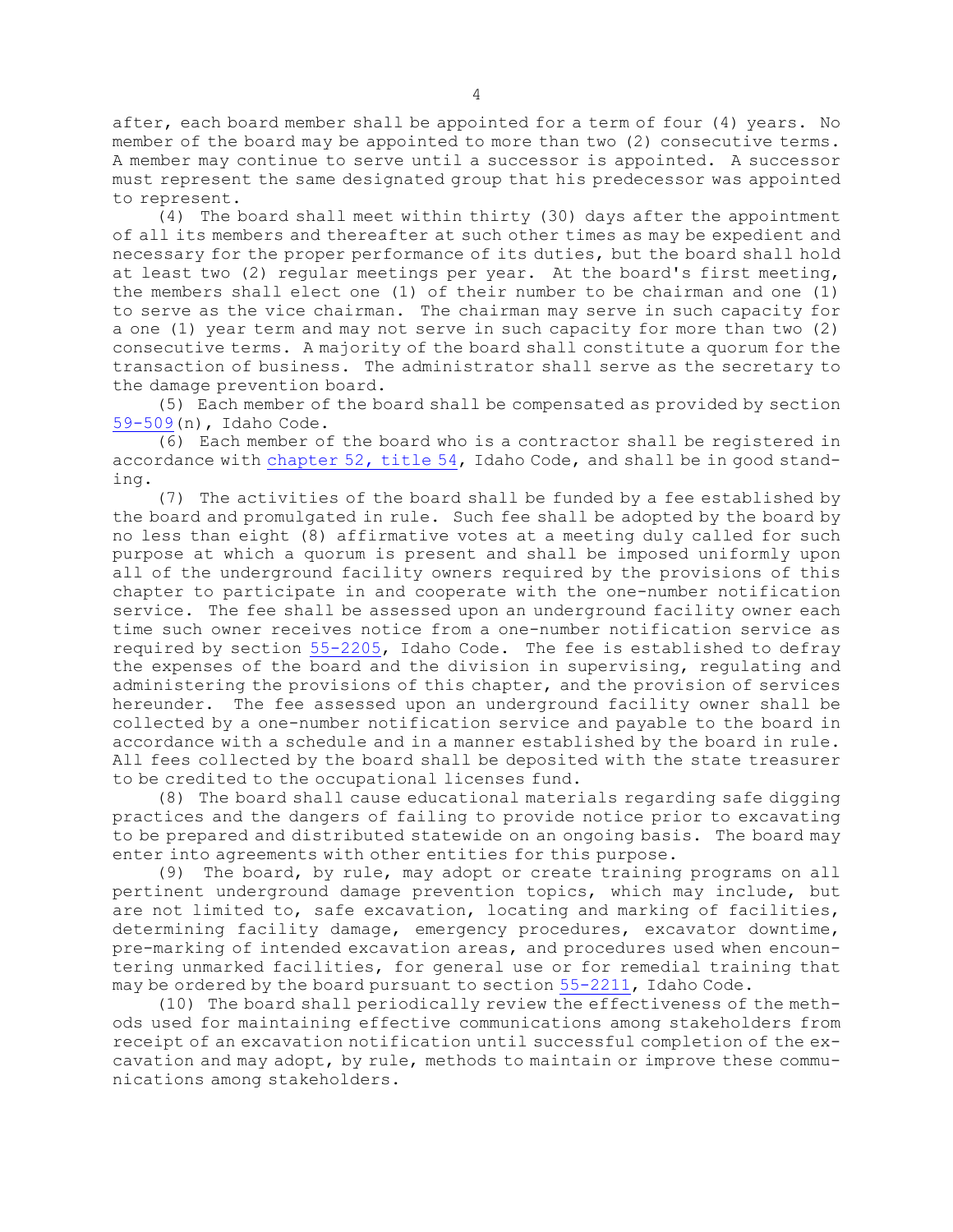(11) The board shall review complaints alleging violations of this chapter by any party against any other party subject to the jurisdiction of the board involving practices related to public safety and underground facilities damage prevention, including but not limited to notification procedures, pre-marking of areas to be excavated, marking of facilities, excavation practices, excavator downtime, inaccurate location of facilities, untimely location of facilities, untimely commencement of excavation, failure of <sup>a</sup> permitting entity to reinstate <sup>a</sup> permit in <sup>a</sup> timely manner, failure of an underground facility owner to participate in <sup>a</sup> one-number notification service as required, or failure by <sup>a</sup> party to report damage data when required, and may impose appropriate training requirements or enforcement discipline as authorized by this chapter. The proceedings shall be governed by the provisions of section  $55-2211$  and [chapter](/statutesrules/idstat/Title67/T67CH52)  $52$ , title  $67$ , Idaho Code. Any party aggrieved by the action of the board shall be entitled to judicial review thereof in accordance with the provisions of [chapter](/statutesrules/idstat/Title67/T67CH52) 52, [title](/statutesrules/idstat/Title67/T67CH52) 67, Idaho Code.

(12) To continually evaluate and improve program effectiveness, the board shall analyze the data collected pursuant to section [55-2208](/statutesrules/idstat/Title55/T55CH22/SECT55-2208), Idaho Code, including the number of reported damage and downtime events and trends, the causes of such damage and any recommendations to further reduce the number of damage or downtime events annually. The board shall make its analysis publicly available.

(13) The board shall adopt, by rule, <sup>a</sup> process for reviewing the adequacy of underground facility owners' use of internal performance measures for those locating underground facilities and recommending changes to improve such performance.

(14) The board shall adopt, by rule, <sup>a</sup> process for reviewing and promoting the use, by all appropriate stakeholders, of improving technologies that may enhance communications, underground facility locating capability and the gathering and analysis of appropriate data.

(15) The board is authorized and directed to promulgate rules consistent with this act for the administration of this chapter and to effectuate the purpose thereof, except as may be limited or prohibited by law and the provisions of this chapter.

(16) The board may exercise such powers and duties as are reasonably necessary to carry out the provisions of this chapter. The board is authorized to and may, among other activities:

(a) Hold meetings and attend or be represented at such meetings, prepare and publish rules pertaining to this section, make investigation or inquiry, conduct hearings, report findings and enter orders in matters over which the board has authority;

(b) Summon witnesses to appear and testify before it on any matter within the provisions of this chapter. No person shall be required to testify outside the county wherein he resides or where his principal place of business is located. <sup>A</sup> summons to testify shall be issued and served in like manner as <sup>a</sup> subpoena of <sup>a</sup> witness issued from the district court, or in any other manner consistent with the procedures of the division of occupational and professional licenses;

(c) Administer oaths and take affirmations of witnesses appearing before the board and appoint competent persons to issue subpoenas, administer oaths and take testimony, and appoint hearing officers;

(d) Impose civil penalties and conduct hearings related thereto for violations of this chapter or the rules of the board;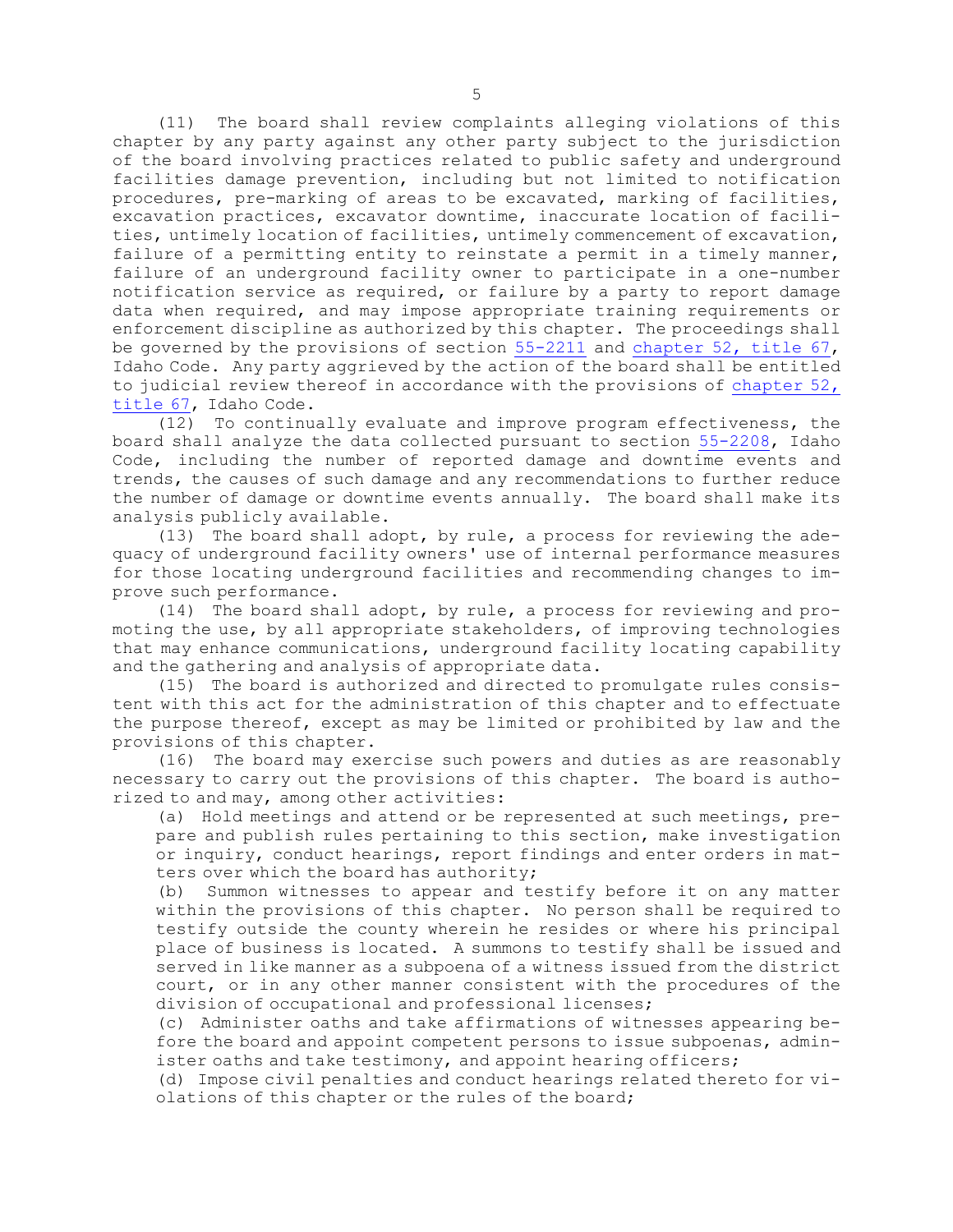(e) Enter into agreements with any vendor or contractor to provide services or administer any obligation imposed on the board or the administrator by law, as well as the authority to make expenditures, and to make purchases in accordance with [chapter](/statutesrules/idstat/Title67/T67CH57) 57, title 67, Idaho Code, to effectuate such agreements; and

(f) Delegate to the administrator the power to perform ministerial functions, conduct investigations, recommend and collect civil penalties on its behalf and appoint hearing officers.

(17) The board may establish by administrative rule the fines to be paid for penalties issued for violations of this chapter. In no case shall the penalty exceed the limits prescribed in section [55-2211](/statutesrules/idstat/Title55/T55CH22/SECT55-2211), Idaho Code.

(18) The board may receive contributions, gifts and grants on behalf of and in aid of the program. Such contributions, gifts and grants shall be deposited in the occupational licenses fund.

[55-2203, added 2016, ch. 325, sec. 3, p. 896; am. 2021, ch. 222, sec. 43, p. 654; am. 2021, ch. 224, sec. 79, p. 691.]

55-2205. PERMIT COMPLIANCE -- NOTICE OF EXCAVATION -- RESPONSE TO NO-TICE -- COMPENSATION FOR FAILURE TO COMPLY -- EXEMPTIONS. (1) Before commencing excavation, the excavator shall:

(a) Comply with other applicable law or permit requirements of any public agency issuing permits;

(b) Pre-mark on-site the path of excavation with white paint or, as the circumstances require, other reasonable means that will set out clearly the path of excavation. An excavator need not pre-mark as required in this subsection if:

(i) The underground facility owner or its agent can determine the location of the proposed excavation by street address or lot and block by referring to <sup>a</sup> locate ticket; or

(ii) The excavator and underground facility owner have had <sup>a</sup> meeting prior to the beginning of the proposed excavation at the excavation site for the exchange of information required under this subsection.

(c) Provide notice of the scheduled commencement of excavation to all underground facility owners through <sup>a</sup> one-number notification service. If no one-number notification service is available, notice shall be provided individually to those owners of underground facilities known to have or suspected of having underground facilities within the area of proposed excavation. The notice shall be communicated by the excavator to the one-number notification service or, if no one-number notification service is available, to the owners of underground facilities not less than two (2) business days nor more than ten (10) business days before the scheduled date for commencement of excavation, unless otherwise agreed in writing by the parties.

(2) Upon receipt of the notice provided for in this section, the underground facility owner or the owner's agent shall locate and mark its locatable underground facilities with reasonable accuracy, as defined in section [55-2202](/statutesrules/idstat/Title55/T55CH22/SECT55-2202), Idaho Code, by surface-marking the location of the facilities. If there are identified but unlocatable underground facilities, the owner of such facilities or the owner's agent shall locate and mark the underground facilities in accordance with the best information available to the owner of the underground facilities. The owner of the underground facility or the owner's agent providing the information shall respond no later than two (2)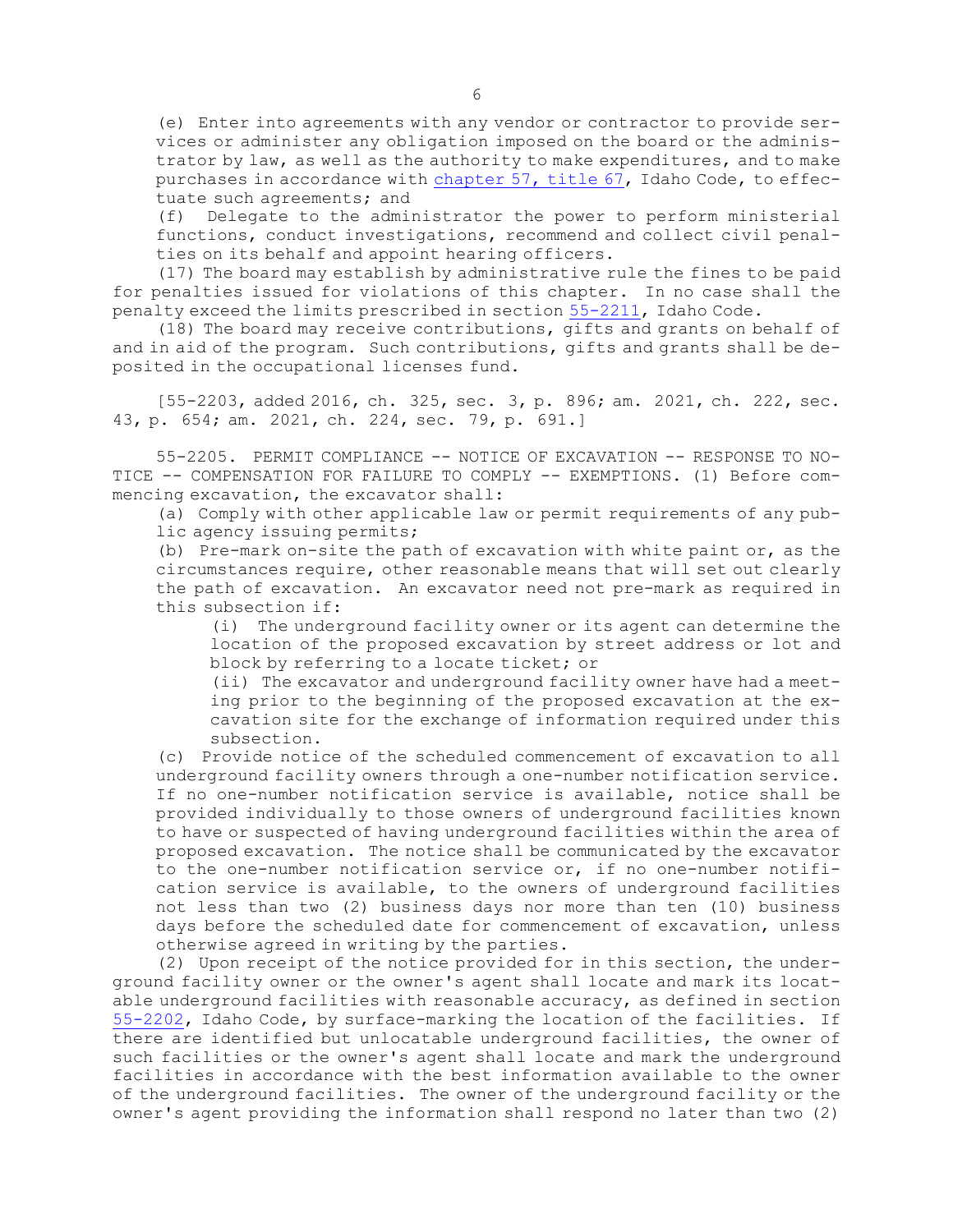business days after the receipt of the notice or before the excavation time set forth in the excavator's notice, at the option of the underground facility owner, unless otherwise agreed in writing by the parties. Excavators shall not excavate until all known facilities have been marked. Once marked by the owner of the underground facility, or the owner's agent, the excavator is responsible for maintaining the markings. Unless otherwise agreed in writing by the parties, maintained markings shall be valid for purposes of the notified excavation for <sup>a</sup> period of no longer than three (3) consecutive weeks following the date of notification as long as it is reasonably apparent that site conditions have not changed so substantially as to invalidate the markings. If excavation has not commenced within three (3) weeks from the original notice to underground facility owners through the one-number notification service, the excavator shall reinitiate notice in accordance with this section.

(a) Excavators shall have the right to receive compensation from the owner of the underground facility for costs incurred if the owner of the underground facility does not locate its facilities in accordance with this chapter.

(b) The owner of the underground facility shall have the right to receive compensation for costs incurred in responding to excavation notices given less than two (2) business days prior to the excavation except for notices given for discovered facilities after the owner has identified facilities.

(3) An end user shall not be required to locate or mark any service lateral. An underground facility owner who provides any utility service or commodity via <sup>a</sup> service lateral shall locate and mark the service lateral in accordance with the provisions of subsection (2) of this section. Nothing in this subsection shall be construed to impose an indemnification obligation prohibited by law on any public agency as defined in section [67-2327](/statutesrules/idstat/Title67/T67CH23/SECT67-2327), Idaho Code, or to alter the liability of any public agency as provided by law, including article VIII of the constitution of the state of Idaho.

(4) Emergency excavations are exempt from the time requirements for notification provided in this section.

(5) If the excavator, while performing the excavation, discovers underground facilities (whether active or abandoned) which are not identified or were not located in accordance with subsection (2) of this section, the excavator shall cease excavating in the vicinity of the facility and immediately notify the owner or operator of such facilities, or the one-number notification service. The excavator shall have the right to receive compensation from the underground facility owner for standby cost (based on standby rates made publicly available) incurred as <sup>a</sup> result of waiting for the underground facility owner or the owner's agent to arrive at the work site to identify the unidentified facilities and provided that if the underground facility owner or the owner's agent supplies the locate information required under subsection (2) of this section within eight (8) hours of the time that the excavator notifies the underground facility owner of facilities not previously located, the excavator's compensation for delay of the excavation project shall be limited to actual costs or two thousand dollars (\$2,000), whichever is less.

[(55-2205) 55-2203, added 1990, ch. 351, sec. 1, p. 941; am. 1991, ch. 170, sec. 2, p. 411; am. 2002, ch. 351, sec. 1, p. 1001; am. and redesig. 2016, ch. 325, sec. 5, p. 899; am. 2019, ch. 182, sec. 2, p. 588; am. 2019, ch. 256, sec. 2, p. 766.]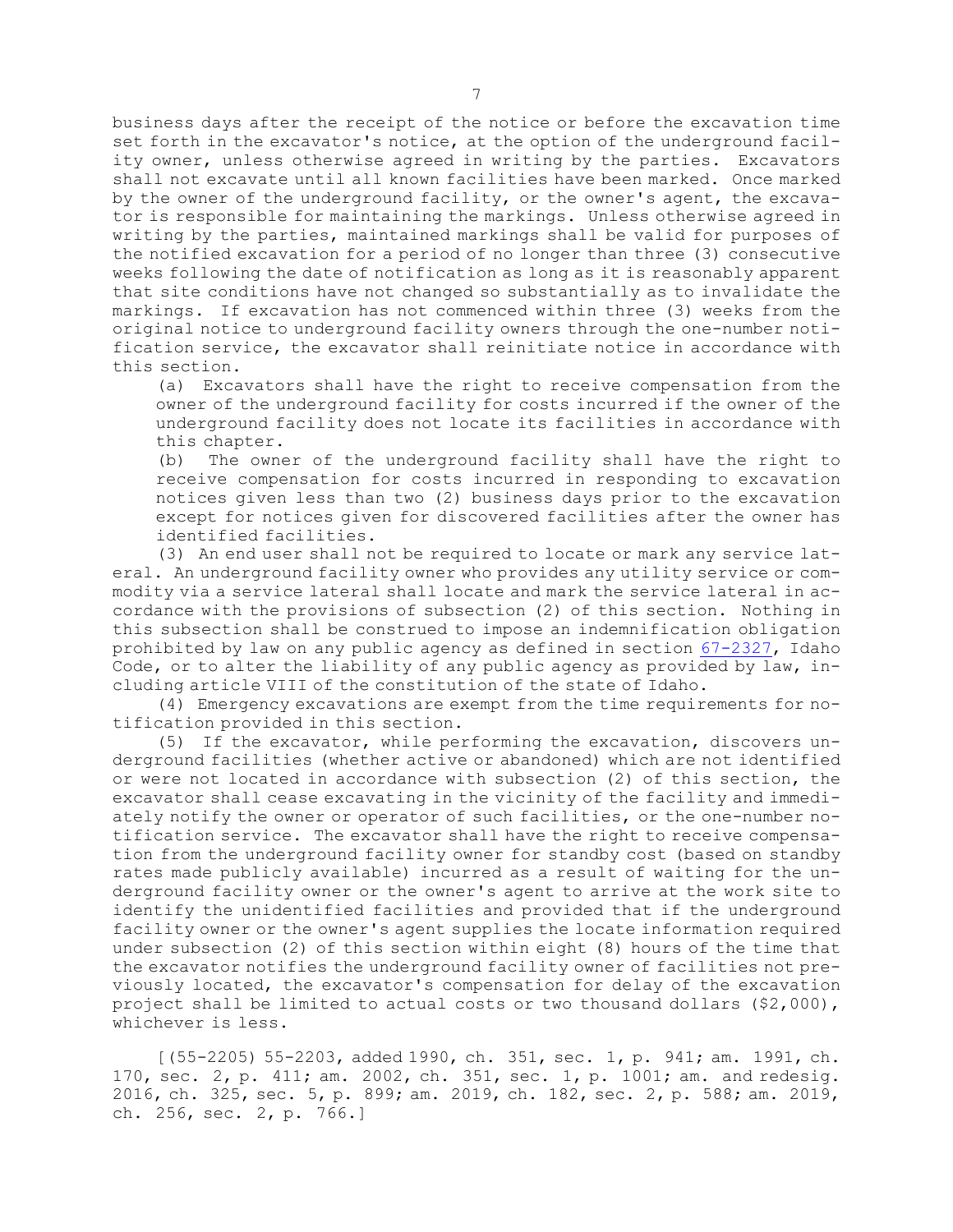55-2206. ONE-NUMBER NOTIFICATION SERVICE -- ESTABLISHMENT -- PARTIC-IPATION REQUIRED -- FUNDING. Two (2) or more persons who own or operate underground facilities in <sup>a</sup> county may voluntarily establish or contract with <sup>a</sup> third person to provide <sup>a</sup> one-number notification service to maintain information concerning underground facilities within <sup>a</sup> county. Upon the establishment of the first such one-number notification service, all others operating and maintaining underground facilities within said county shall participate and cooperate with the service, and no duplicative service shall be established pursuant to this chapter. The activities of the one-number locator service shall be funded by all of the underground facility owners or operators required by the provisions of this section to participate in and cooperate with the service. All underground facility owners or operators who are required to participate in <sup>a</sup> one-number notification service are subject to the jurisdiction of the damage prevention board established in section [55-2203](/statutesrules/idstat/Title55/T55CH22/SECT55-2203), Idaho Code.

[(55-2206) 55-2204, added 1990, ch. 351, sec. 1, p. 942; am. and redesig. 2016, ch. 325, sec. 6, p. 900; am. 2019, ch. 256, sec. 3, p. 766.]

55-2207. EXCAVATION CONTRACTS -- LIMITATIONS -- PRECAUTIONS TO AVOID DAMAGE -- LIABILITY FOR DAMAGE. (1) Project owners shall indicate in bid or contract documents the existence of underground facilities known by the project owner to be located within the proposed area of excavation.

(2) An excavator shall use reasonable care to avoid damaging underground facilities. An excavator shall:

(a) Determine by hand digging, in the area twenty-four (24) inches or less from the facilities, the precise actual location of underground facilities which have been marked;

(b) Plan the excavation to avoid damage to or minimize interference with underground facilities in and near the excavation area; and

(c) Provide such support for underground facilities in and near the construction area, including during backfill operations, as may be reasonably necessary for the protection of such facilities.

(3) If an underground facility is damaged and such damage is the consequence of the failure to fulfill an obligation under this chapter, the party failing to perform that obligation shall be liable for any damages to the underground facility owner. Nothing in this chapter prevents the parties to an excavation contract from contracting with respect to the allocation of risk for changed or differing site conditions.

(4) In any action brought under this section, the prevailing party is entitled to reasonable attorney's fees.

[(55-2207) 55-2205, added 1990, ch. 351, sec. 1, p. 942; am. and redesig. 2016, ch. 325, sec. 7, p. 901.]

55-2208. DAMAGE TO UNDERGROUND FACILITIES -- DUTIES OF EXCAVATOR AND OWNER -- REPORTING OF DATA. (1) An excavator who, in the course of excavation, contacts or damages an underground facility shall notify the underground facility owner and the one-number notification service. If the damage causes an emergency condition or an actual breach of an underground facility that releases gas or hazardous liquids into the surrounding environment, the excavator causing the damage shall also alert the appropriate local public safety agencies by, at <sup>a</sup> minimum, calling 911, and take all appro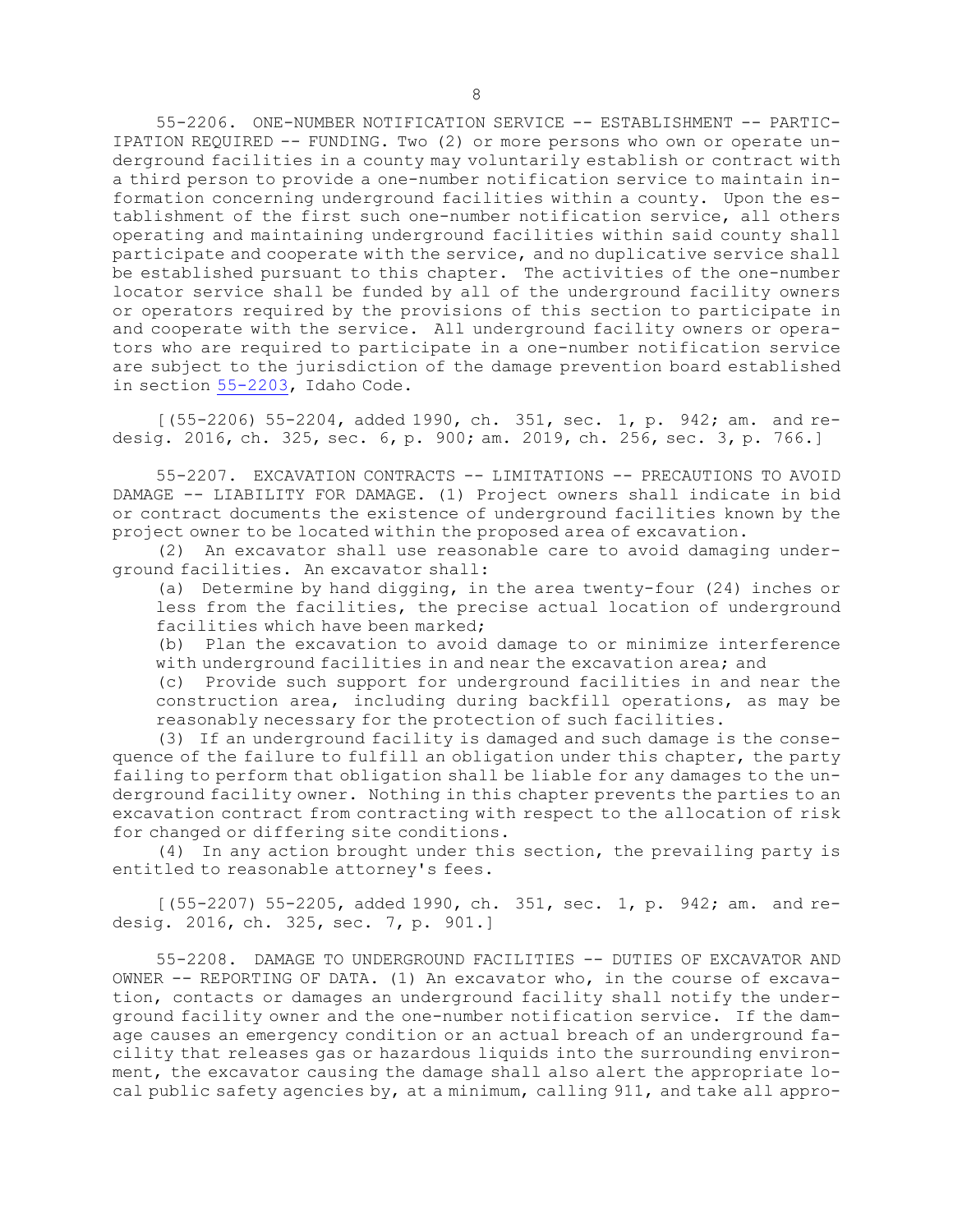priate steps to ensure the public safety. No damaged underground facility may be buried until it is repaired or relocated.

(2) The owner of the underground facilities damaged shall arrange for repairs or relocation as soon as is practical or may permit the excavator to do necessary repairs or relocation at <sup>a</sup> mutually acceptable price.

(3) Any party responsible for damages to an underground facility shall be liable for the cost of repairs.

(4) The board shall adopt by rule <sup>a</sup> procedure for the processing of claims related to damages to underground facilities.

(5) Underground facility owners who observe or suffer damage to an underground facility and excavators who observe or suffer excavator downtime related to <sup>a</sup> failure of one (1) or more stakeholders to comply with applicable damage prevention regulations shall report such information to the board in accordance with the rules promulgated by the board. Reporting of such data does not constitute <sup>a</sup> complaint provided for in section [55-2211](/statutesrules/idstat/Title55/T55CH22/SECT55-2211), Idaho Code.

[(55-2208) 55-2206, added 1990, ch. 351, sec. 1, p. 943; am. 2002, ch. 351, sec. 2, p. 1003; am. and redesig. 2016, ch. 325, sec. 8, p. 901; am. 2019, ch. 182, sec. 3, p. 589.]

55-2209. DUTIES OF PUBLIC AGENCY ISSUING EXCAVATION, BUILDING OR OTHER SIMILAR PERMITS. (1) Any public agency, as defined in section [67-2327](https://legislature.idaho.gov/statutesrules/idstat/Title67/T67CH23/SECT67-2327), Idaho Code, that has the authority to issue excavation, building or other similar permits shall notify persons seeking such permits of the existence of this chapter and the one-number notification service telephone number.

(2) <sup>A</sup> permit shall not be valid for excavation until or unless the notice provisions of this section have been complied with, and the portion of the permit directly relating to excavation may be suspended by the issuing public agency if the permit holder violates any provisions of this chapter. The issuing public agency shall reinstate the permit at no charge within forty-eight (48) hours of receiving evidence of compliance with the provisions of this chapter.

[(55-2209) 55-2207, added 1990, ch. 351, sec. 1, p. 943; am. 1991, ch. 170, sec. 3, p. 412; am. and redesig. 2016, ch. 325, sec. 9, p. 902.]

55-2210. EXCAVATIONS EXEMPT FROM NOTICE REQUIREMENT. Unless facts exist which would reasonably cause an excavator to believe that an underground facility exists within the depth of the intended excavation, the following excavations shall not require notice of the excavation pursuant to section [55-2205](https://legislature.idaho.gov/statutesrules/idstat/Title55/T55CH22/SECT55-2205)(1)(c), Idaho Code:

(1) An excavation of less than fifteen (15) inches in vertical depth outside the boundaries of an underground facility easement of public record on private property.

(2) The tilling of soil to <sup>a</sup> depth of less than fifteen (15) inches for agricultural practices.

(3) The extraction of minerals within recorded mining claims or excavation within material sites legally located and of record, unless such excavation occurs within the boundaries of an underground facility easement.

(4) Normal maintenance of roads, streets and highways, including cleaning of roadside drainage ditches and clear zones, to <sup>a</sup> depth of fifteen (15) inches below the grade established during the design of the last construction of which underground facility owners were notified and which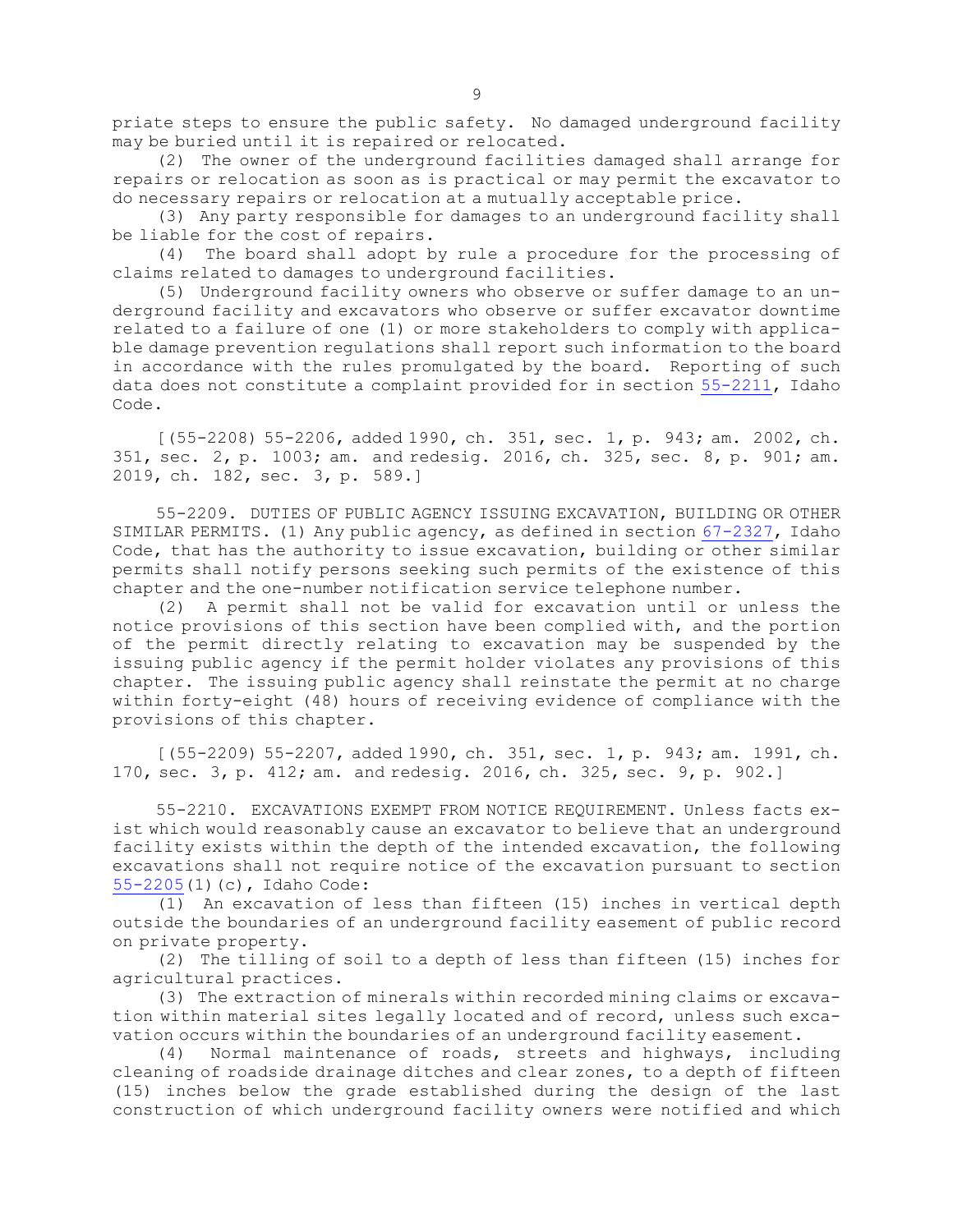excavation will not reduce the authorized depth of cover of an underground facility.

(5) Replacement of highway guardrail posts, sign posts, delineator posts, culverts, and traffic control device supports in the same approximate location and depth of the replaced item within public highway rights-of-way.

(6) Normal maintenance of railroad rights-of-way, except where such rights-of-way intersect or cross public roads, streets, highways, or rights-of-way adjacent thereto, or recorded underground facility easements.

[(55-2210) 55-2208, added 1990, ch. 351, sec. 1, p. 943; am. 1991, ch. 170, sec. 4, p. 412; am. 2002, ch. 351, sec. 3, p. 1003; am. and redesig. 2016, ch. 325, sec. 10, p. 902.]

55-2211. VIOLATION -- CIVIL PENALTY -- DUTIES OF THE BOARD AND THE ADMINISTRATOR -- OTHER REMEDIES UNIMPAIRED. (1) The damage prevention board established in section [55-2203](/statutesrules/idstat/Title55/T55CH22/SECT55-2203), Idaho Code, may hear, but may not initiate, contested cases of alleged violations of this chapter involving practices related to underground facilities as set forth in rule by the board. Persons who violate the provisions of this chapter are subject to civil penalties in accordance with this section. Complaints regarding an alleged violation of this chapter may be made by any individual and shall be made to the administrator. Complaints shall include the name and address of the complainant and the alleged violator and the violation alleged. If the alleged violation involves facility damage or <sup>a</sup> downtime event, the complaint must be submitted on such forms and contain such information as required by the board in rule. Upon review of the complaint, and any investigation conducted therewith, the administrator shall notify the person making the complaint and the alleged violator, in writing, of the administrator's recommended course of action to the board. The administrator shall recommend that <sup>a</sup> training course adopted by the board, by rule, be successfully completed for <sup>a</sup> first violation of this chapter, except that if the complaint is for <sup>a</sup> first violation of this chapter wherein <sup>a</sup> residential homeowner or residential tenant excavating on the lot of his residency failed to provide notice as required in section [55-2205](/statutesrules/idstat/Title55/T55CH22/SECT55-2205), Idaho Code, and caused damage to underground facilities, the board shall direct the administrator to deliver to the violator <sup>a</sup> written warning and educational materials to prevent <sup>a</sup> future violation. The administrator may recommend the imposition of <sup>a</sup> civil penalty in an amount not to exceed one thousand dollars (\$1,000) for <sup>a</sup> second violation of this chapter and in addition may recommend successful completion of <sup>a</sup> training course adopted by the board, by rule, and issue <sup>a</sup> notice of intent to impose such penalty on behalf of the board. If the administrator recommends the imposition of <sup>a</sup> civil penalty, the violator may pay the fine to the board upon receipt of such notice. If, upon the expiration of twenty-one (21) days, the violator has not responded in writing to the division, the board may impose the penalty provided for in the notice. <sup>A</sup> violator shall also have the right to contest the imposition of <sup>a</sup> civil penalty to the board and the opportunity to produce evidence in his behalf. Notice of the time and place of such hearing shall be provided by the board, and such proceeding shall be governed by the provisions of [chapter](/statutesrules/idstat/Title67/T67CH52) 52, title 67, Idaho Code.

(2) In the event the board determines that <sup>a</sup> person has violated the provisions of this chapter <sup>a</sup> subsequent time within eighteen (18) months from an earlier violation, and where facility damage has occurred, the board may impose <sup>a</sup> civil penalty of not more than five thousand dollars (\$5,000)